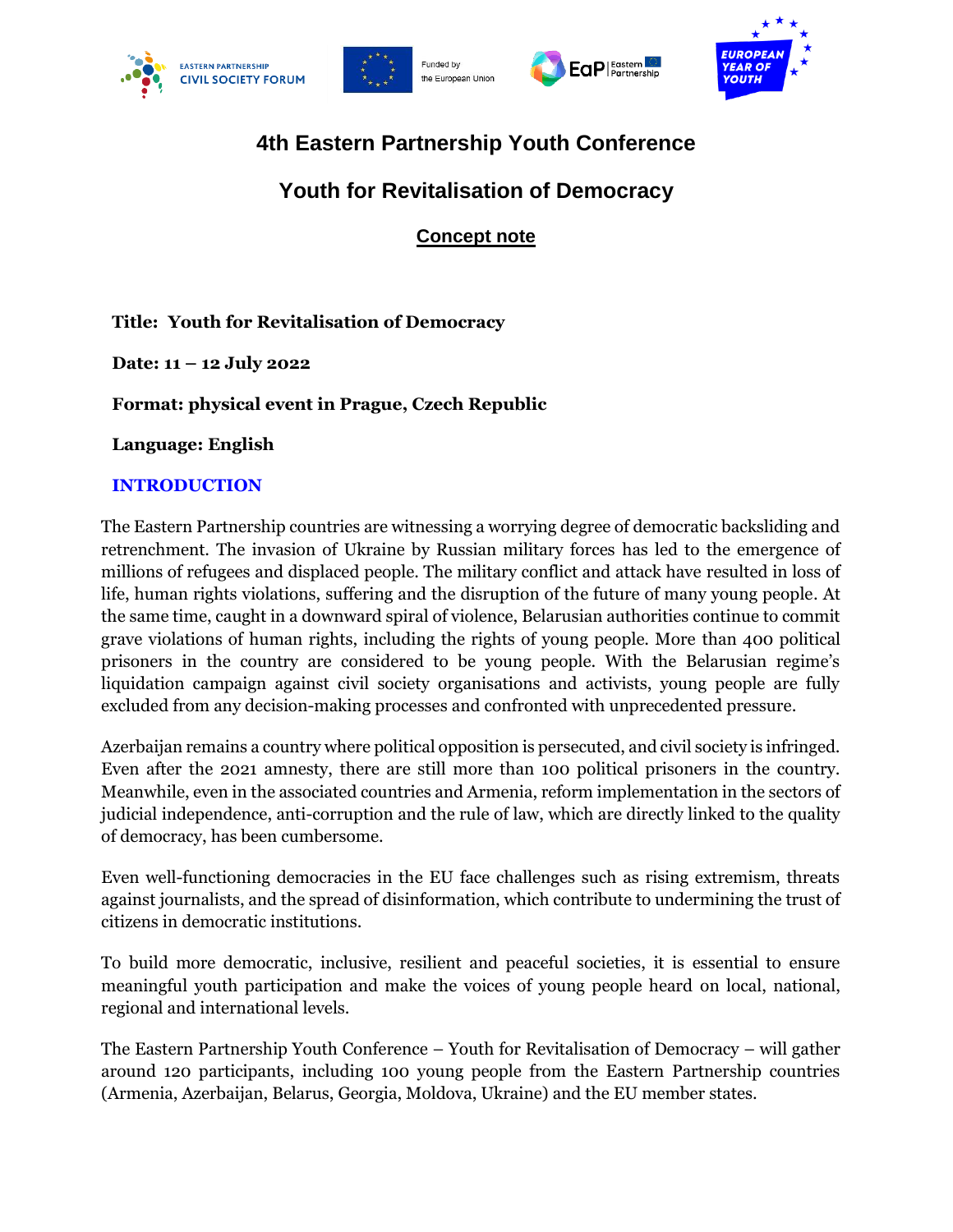







#### **OBJECTIVES**

#### **Overall aim**

To foster the engagement of young people in democratic life in the Eastern Partnership region and in building more peaceful and resilient societies through innovative and inclusive tools for active participation.

### **Specific objectives**

Through participation in the Eastern Partnership Youth Conference - Youth for Revitalisation of Democracy, young people will have the opportunity to discover methods, strategies and tools to improve inclusive and meaningful youth participation in democratic processes, foster their active involvement in decision-making on all levels of policy development and political decision-making, and hold their authorities accountable to democratic and human rights standards they committed to. The conference will also focus on the important role that youth can play for a more peaceful and resilient EaP region through inspiring, leading and driving solutions in times of crisis.

Not only do we aim to strengthen the youth's ability to be actively involved in decision-making and in building more resilient societies, but also to create a platform for open dialogue with stakeholders to help young people find new innovative ways of how to become agents of change.

The event will identify new ways of how the EaP youth can better raise awareness about the need to prioritise the implementation of different reforms and actions in the EaP region linked to democracy.

Another objective is to support the knowledge transfer and strengthen cooperation among the EaP and EU youth, working on issues related to democracy and resilience building, and create a space for exchange of best practices.

Participants will also explore the impact, opportunities and threats that digitalisation brings to youth's engagement, particularly in relation to disinformation. Since young people are among the most avid and creative users of new media, the event has a prominent digital component that provides youth with the necessary knowledge and skills to evaluate online information sources, and to spot and counter disinformation. The digital cluster is all the more important considering the major role that social media has played within the frame of the war in Ukraine.

Lastly, the conference also strives to address the role of education in civic activism and in fostering leadership, notably by focusing on recent challenges for democratic, human rights and civic education providers for both non-formal and formal education.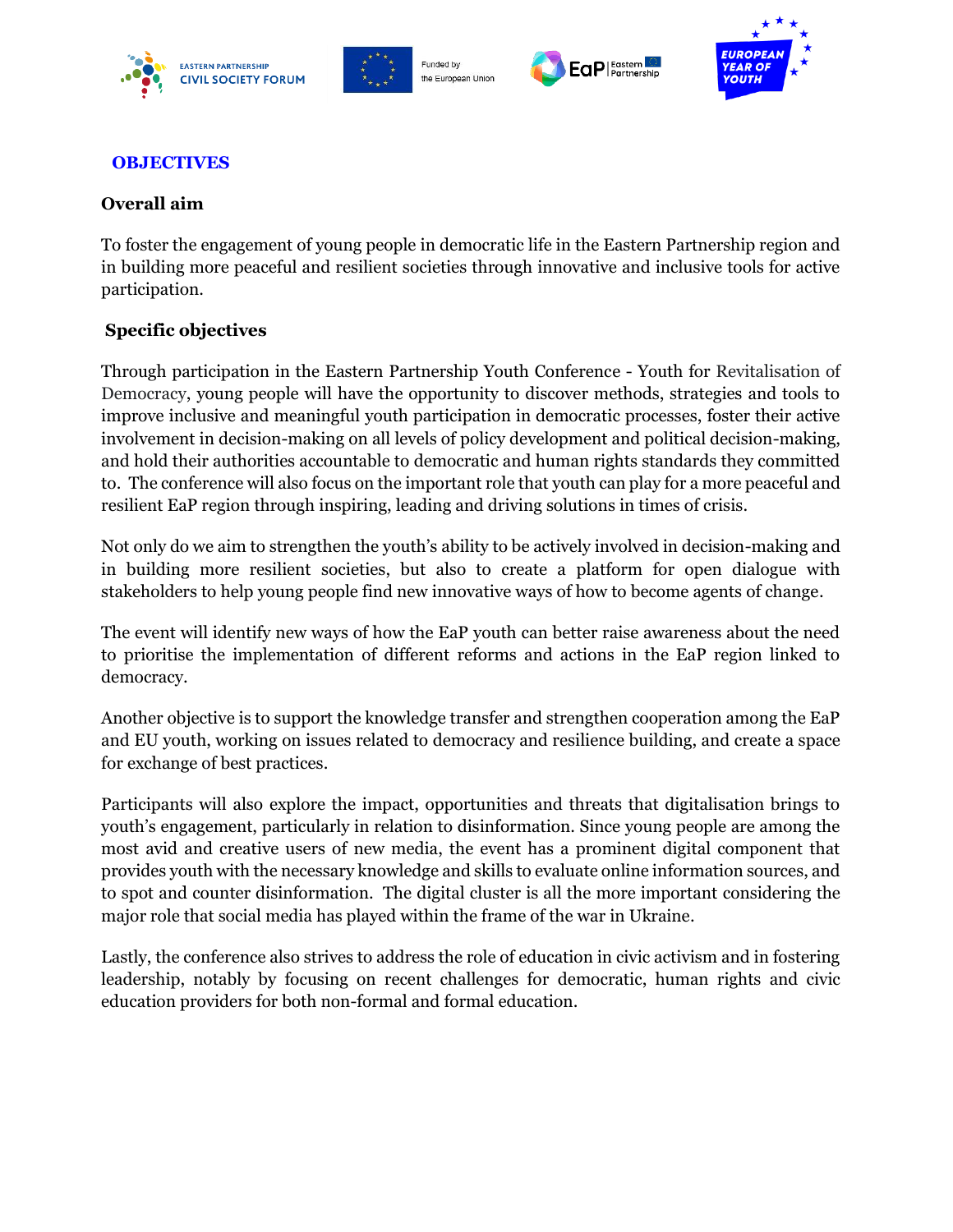







### **METHODOLOGY**

The conference will focus on **two** main topics: **revitalisation of democracy and youth as a driving force for change during crises**.

The two topics are founded on **two pillars** each. Under the revitalisation of democracy pillar, the event will address the issue of **shrinking space for youth participation in decision-making**  and **leadership education**. The second pillar, youth as a driving force for change in crises, will focus on **peacebuilding** and countering **disinformation**.

### **First main topic: Revitalisation of Democracy**

This topic is based on two pillars:

1. Addressing shrinking space for youth participation in decision-making (due to democratic backsliding)

This pillar addresses how democratic backsliding is affecting and shrinking the civic space for youth.

2. Leadership education

This sub-topic will promote leadership skills development among youth.

### **Second main topic: Youth power during crises**

This topic is based on two pillars:

3. Peacebuilding

This pillar addresses the potential roles of youth in peacebuilding and how to promote a youth inclusive approach to peacebuilding.

#### 4. Disinformation

This pillar will build media literacy among youth and help them acquire methods to spot disinformation.

The event has two objectives – one aimed at **inspiring and motivating** participants to take action in their countries and communities for active engagement of youth in democratic life and for more resilient societies, and one aimed at **training and empowering** participants to effectively engage and respond to the current challenges in the EaP region.

The first part will include opening speeches and panels presenting best practices from EaP and EU countries, and field trips to local organisations in Prague.